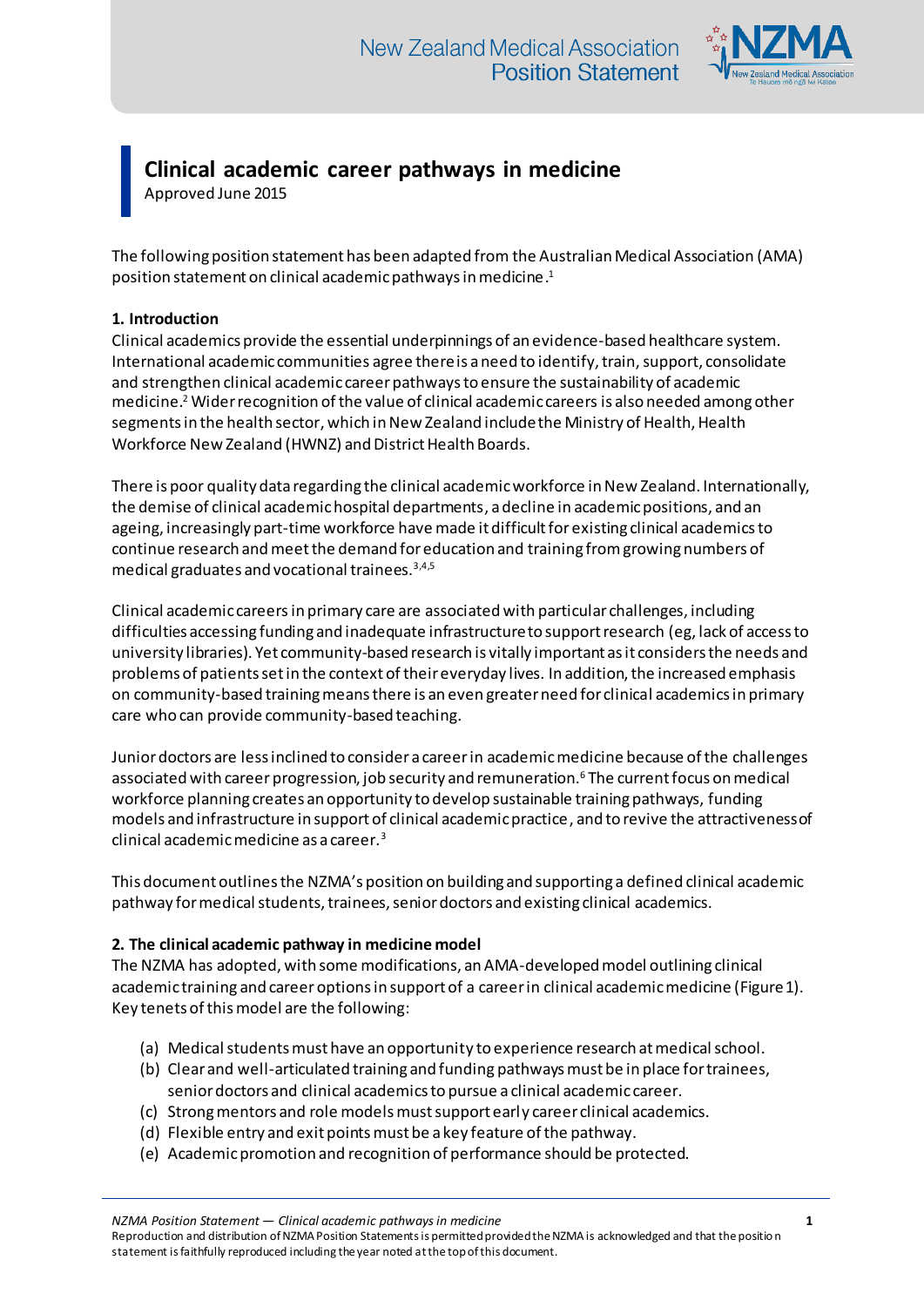

- (f) More funding for clinical academic positions and research is needed to support academic developmentin both hospital and primary care settings.
- (g) Support for academic medicine must be embedded in every aspect of the health system, including in primary care and at policy/funding levels.
- (h) Opportunities and support for teaching should be provided for clinical academics.

Lessons from international experience, such as the introduction of the Academic Foundation Programme in the UK in 2010, $^7$  should inform the development of clinical academic pathways in the New Zealand context. The UK programme has reportedly been successful in stimulating an interest in research amongst trainees, with 89% of trainees describing their experience as worthwhile. $8$ 

The Government, Ministry of Health, workforce agencies, universities, medical colleges, research institutes and employers, including DHBs, need to work together to review current policies and support structures affecting clinical academic careers, and develop strategiesto cultivate and retain a well trained and skilled clinical academic workforce.

HWNZ should be tasked with the development of a dedicated workforce plan to assess and monitor the number of clinical academic training postsrequired, and build and retain a high-quality clinical academic workforce.

| Clinical pathway              | <b>Enablers</b>                                                                                                                                                                                                                      | Academic training pathway options                                                                                                                                                                        |
|-------------------------------|--------------------------------------------------------------------------------------------------------------------------------------------------------------------------------------------------------------------------------------|----------------------------------------------------------------------------------------------------------------------------------------------------------------------------------------------------------|
| Medical students              | Flexible entry and exit points<br>٠<br>Strong mentors and role<br>models<br>Academic workforce<br>٠<br>recruitment and<br>retention initiatives,<br>re wards and incentives<br>Research culture<br>٠<br>embedded in health<br>system | Research e lective<br>$\bullet$<br>Academic rotations<br>٠<br>Intercalated research degrees that<br>٠<br>combine a Bachelor, Honours, Masters,<br>MD and/or Doctorate degree with the<br>MBChB programme |
| Residents<br><b>Interns</b>   |                                                                                                                                                                                                                                      | Combined MBChB/MD-<br>MPH/MCR/PhD programme<br>Academic internships<br>٠                                                                                                                                 |
| Registrars                    |                                                                                                                                                                                                                                      | Combined speciality/Doctorate<br>programme<br>Doctorate as a component of<br>a dvanced training<br>Clinical fellowship/lectureship                                                                       |
| Specialists (induding<br>GPs) |                                                                                                                                                                                                                                      | Post-fellowship higher degree<br>Doctora te by publication                                                                                                                                               |

#### **Figure 1. A model to encourage career clinician academics**

#### ▲  **Underpinned by** ▲

A range of robust funding models and options:

- Project and programme grants
- Strategic research awards
- People support awards

▲

- Competitive scholarships/fellowships
- Financial support for sectors appointing new researchers

Supportive host environment in partnership with universities and medical colleges:

- Clinical networks of excellence
- Academic health science centres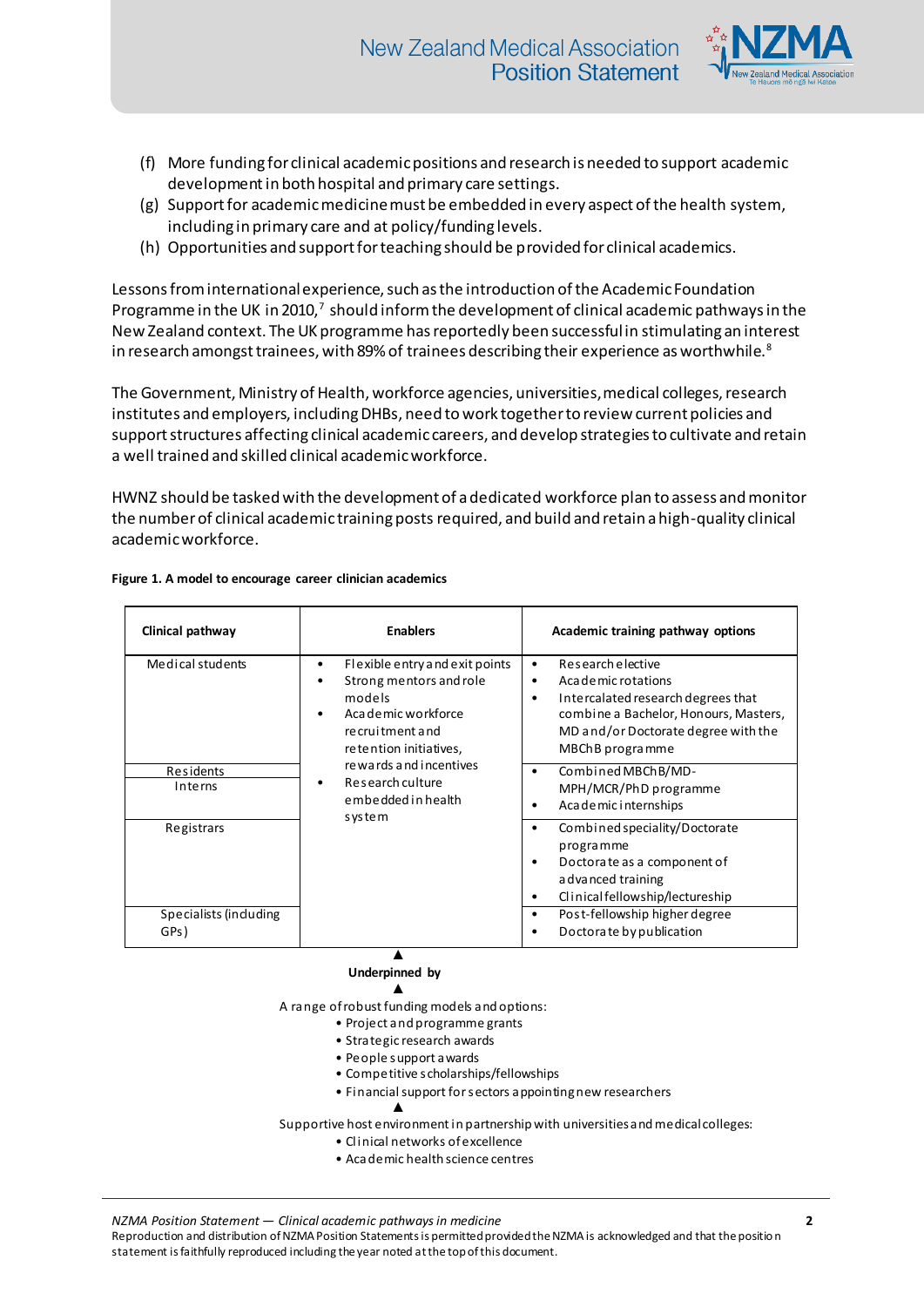

▲

Health workforce planning articulates with clinical academic research, education, training and health care priorities

#### **3. Exposure to research should begin in medical school**

Over one third of New Zealand medical students planned to be involved in research throughout their career and 22% were interested in pursuing higher degrees (MD or PhD) following graduation.<sup>9</sup> Despite this, a considerable proportion of medical students have misconceptions about what a career in academic medicine involves, and there are system-based barriers to a career in research and education.9,10,11 Medical students cite timepressures and the absence of a clear career path as concerns when considering a research career, and many do not want to take up research options that extend the length of their studies.<sup>9, 10, 12</sup> Finance is another barrier due to higher student debt and lower income (if opting for academic activity over private practice).

Encouragement is needed from within the medical education and academic sectors to support medical students to undertake higher degrees, overcome perceived barriers, and to convey the satisfaction that a clinical academic career can offer. Medical schools should evaluate and adopt a range of initiatives to encourage medical students to complete research projects during their training. Examples of how this is already being achieved include the following:

- (a) offering research electives (in basic and clinical research), non-compulsory academic rotations, and experience in education and administration
- (b) intercalated research and higher degrees in related fields (such as an Honours, Masters, MD or PhD) alongside the MBChB
- (c) offering competitive scholarships for medical students who wish to pursue a higher research degree
- (d) promoting publications thatshowcase undergraduate student research and introduce junior authors and medical students to scientific publishing.

Models must be sustainable and should take into account the clinical, administrative, research and educational demand on medical school departments and senior clinicians.

#### **4. Structured research opportunities must be in place for prevocational and vocational trainees**

Interest in a clinical academic career decreases as trainees transition from prevocational to vocational training.<sup>6</sup> This has been attributed to several factors including:

- a lack of structured opportunities for research
- difficulty combining meaningful research with the demands of clinical training
- family and financial pressures
- inadequate recognition
- poorer career opportunities, financial rewards and job security when compared to clinical practice.12,13

Creating opportunities for trainees to undertake targeted research will help them develop research skills, improve the quality of academic work and contribute to evidence-based clinical practice and improved patient care. Autonomy in choice of academic work, relevance to vocational training, attainment of a higher degree, protected academic time, and flexible entry and exit points can also positively influence a trainee's decision to combine academic study with postgraduate and specialist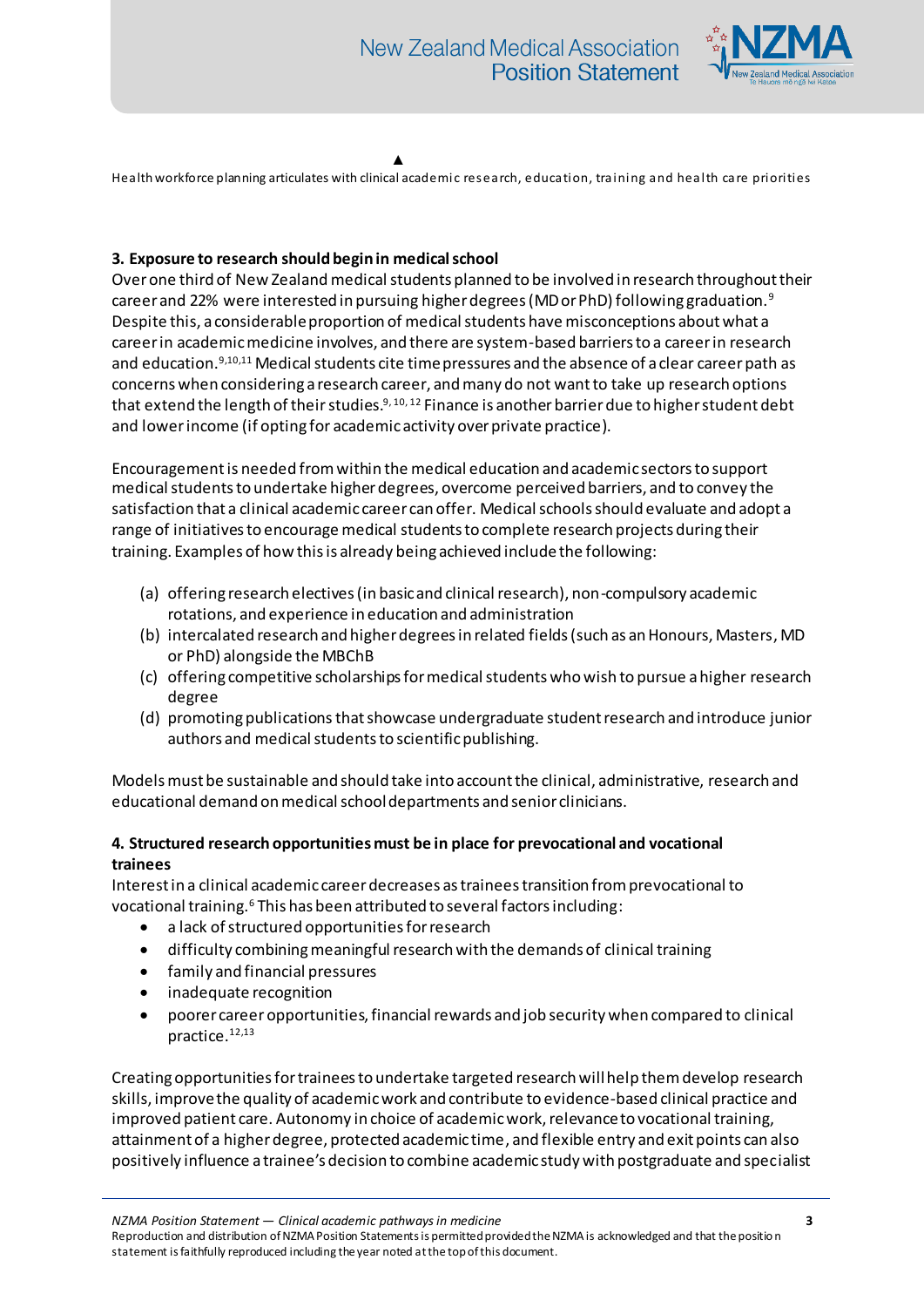

training.14,15 Any clinical academic pathway must provide trainees with sufficient time to consolidate clinical skills and achieve clinical competencies whileundertaking research or academic study.

The NZMA supports the development of a range of prevocational and vocational training options in support of a clinical academic career. These include the following:

- (a) specific academic rotations and academic clinical internships as part of early postgraduate training with the opportunity to continue through to vocational training
- (b) junior and senior clinical academic fellowships and lectureship positions in partnership with universities and medical colleges that allow trainees to complete vocational training requirements while undertaking further research, teaching or post-doctoral training
- (c) medical education registrar positions, jointly funded by the university and hospital sector(or the Royal New Zealand College of General Practitioners for GP registrars), that allow trainees to maintain their clinical knowledge while undertaking further study in medical education theory and research methods $16$
- (d) a standardised academic training framework across medical colleges and universities to encourage and support trainees to undertake relevant, high-quality research.

## **5. Strong mentors and role models must support early career clinical academics**

The ability of early researchers to access positive academic role models has an important influence on career paths and research productivity, including publication and grant success.<sup>17</sup> Mentoring capacity, including programmes that enhance and develop the skills of mentors, must be expanded and appropriately funded to ensure early career academics are supported in their endeavours. Medicine already has a long history of mentoring within the established clinical teaching hierarchy and this model should be translated to clinical academic training pathways.

## **6. Flexible entry and exit points must be a key feature of the pathway**

Providing enough flexibility to allow clinical academics to achieve both clinical and academic goals as part of an integrated career development process will help retain more clinical academics in the system.<sup>18,19</sup> Having a variety of entry and exit points during and post training will provide trainees and fellows with flexible options to pursue an academic career and, similarly, a process to return to full-time clinical practice. Having the flexibility to work part time or take a career break without penalty should also be an option.

## **7. Academic promotion and competitive remuneration is essential**

Combining clinical training with research requires significant personal and financial commitment. Incentives that maximise recruitment and retention of clinical academic staff at all levels will help support and retain a high quality, clinical academic workforce. These include improved access to flexible or part time training, higher stipends, research grants, and competitive training and career fellowships.<sup>19</sup> Programmes of continuous professional development that allow further training of academic staff commensurate with career requirements will also help reward clinical academic staff.

Competitive remuneration is important to reward and retain the clinical academic workforce. Dual contract/employermodels, with funding from Vote Education (University) and Vote Health (DHB), can be useful as they allow a clinical academic to be job-sized in the two separate environments. Research grants need to be more accessible to GP academics to support research in the primary care environment.Other remuneration initiatives include health research fellowships that provide salary support to practicing clinicians to undertake clinical or health service research, and clinical academic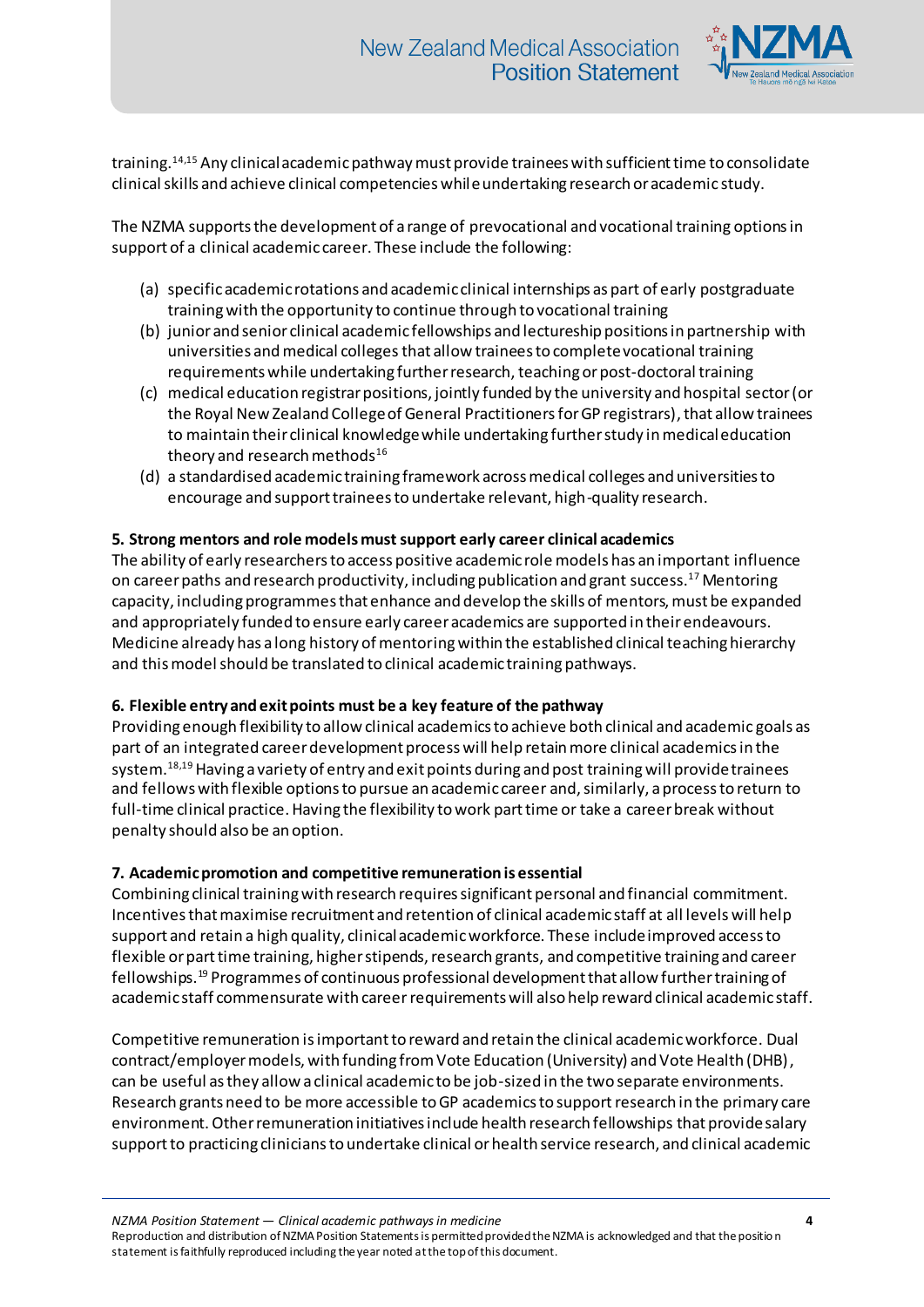

fellowships that provide salary support for new positions funded jointly by health facilities and universities.

# **8. More funding is needed to support academic development**

Dedicated clinical academic training posts and academic appointments must be available for trainees and fellows to provide career certainty and retain clinical academics in the system. This will require adequate funding. Funders of research, education and training must work together to develop a strategic and effective approach to investing in the workforce and infrastructure required to undertake basic and clinical research and teaching, as well as operational research into systems. Incentives should be available to health service providers and universities willing to build clinical academic capacity and to support research in areas and disciplines in line with healthcare priorities, or indeed research that materially contributes to setting those healthcare priorities; this could take the form of time-limited seeding grants that encourage new research and reward research outcomes.New Zealand's participation in clinical trials has multiple benefits and should be supported, as indeed in health services research.

## **9. Health services must support an academic culture**

Support for clinical academic medicine must be embedded in all aspects of the health system so that New Zealand can gain maximum benefit from the medical expertise that exists in its hospitals, universities and in the community. It is important that existing clinical academics are supported to provide leadership in clinical care, research and education. More research grants from the Health Research Council and various regional medical research foundations are needed.

It is vital to develop further approaches that:

- provide an appropriate environment for clinical academics
- support and strengthen the link between patient care, teaching and research
- advance the next cohort of researchers and educators.

A well supported clinical academic workforce providesthe essential underpinnings of an evidencebased healthcare system. This also extends to having robust health policy and funding grounded in high-quality health services research. The NZMA supports the development of initiatives that:

- promote excellence in health and medical research
- encourage collaboration between researchers, clinicians, health services, universities, colleges and research institutes
- cultivate research training opportunities for all healthcare professionals.

## **References**

- 1. Australian Medical Association. Clinical academic pathways in medicine. Position Statement. 2013. Available from [https://ama.com.au/sites/default/files/documents/AMA\\_position\\_statement\\_on\\_clinical\\_acade](https://ama.com.au/sites/default/files/documents/AMA_position_statement_on_clinical_academic_pathways_in_medicine_2013.pdf) [mic\\_pathways\\_in\\_medicine\\_2013.pdf](https://ama.com.au/sites/default/files/documents/AMA_position_statement_on_clinical_academic_pathways_in_medicine_2013.pdf)
- 2. National Health and Medical Research Council. Discussion paper. Developing advanced health research centres in Australia: Integrating leadership in research and research translation to improve patient care and health professional education. Canberra: NHMRC, 2010.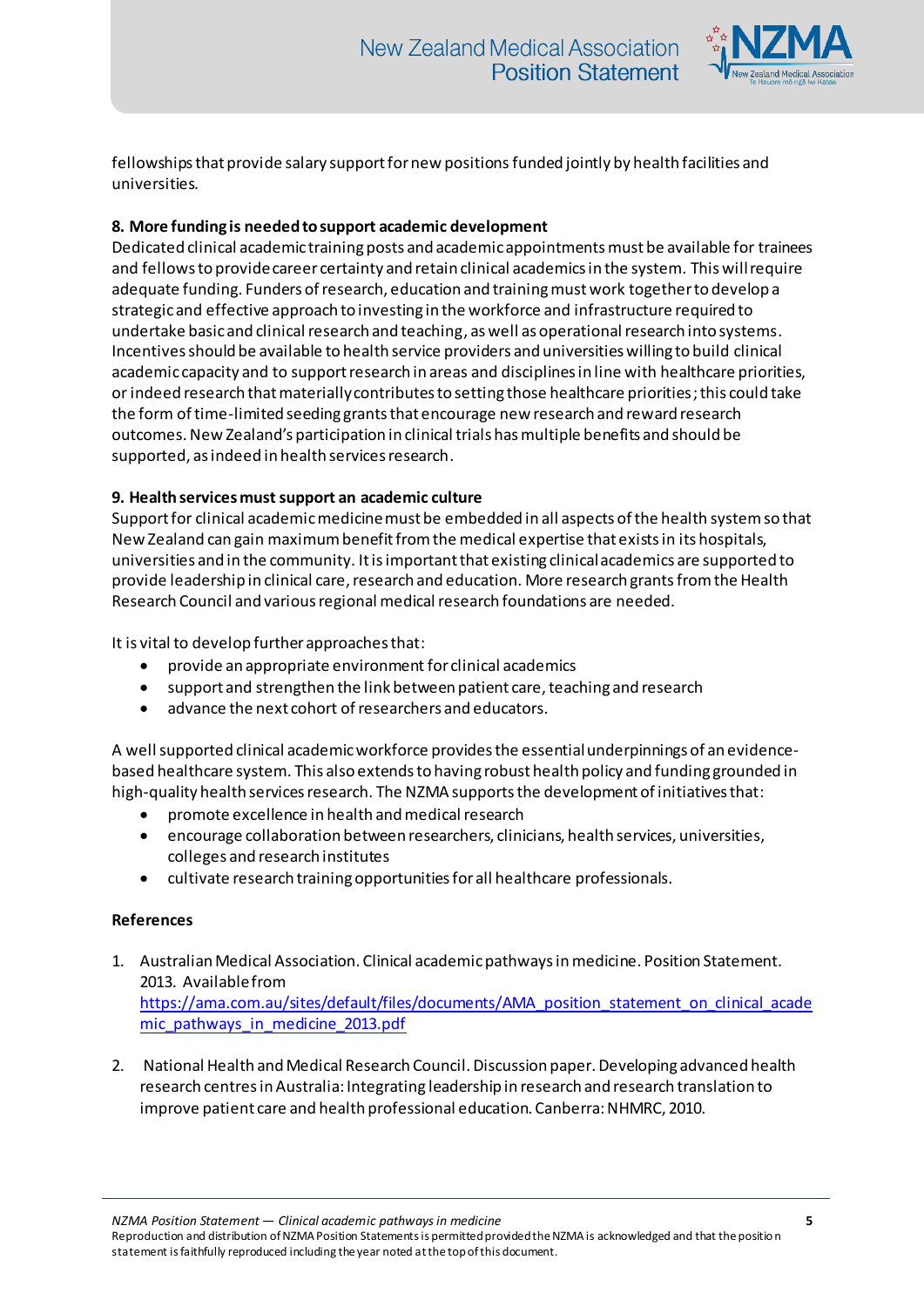

- 3. Joyce CM, Piterman L, Wesselingh SL. The widening gap between clinical, teaching and research work. Med J Aust 2009; 191: 169–72.
- 4. Hanney RM, Hill AG, LeMaire SA, Van Rij A, Windsor JA. Developing academic surgeons: the focus of a new course. ANZ J Surg 2009; 79: 872–5.
- 5. Wilkinson D, Ward RL. International Campaign to Revitalise Academic Medicine (ICRAM): what does itmean for Australia? Med J Aust 2004; 181: 658–9.
- 6. Galletly C, Chur-Hansen A, Air T, Chapman I. Academics of the future? A survey of final year medical students. Australas Psychiatry 2009; 17: 502–5.
- 7. The Foundation Programme. http://www.foundationprogramme.nhs.uk/pages/academicprogrammes (accessed Oct 2012).
- 8. Collins J. Medical Education England. Foundation for Excellence An Evaluation of the Foundation Programme. London: NHS, 2010
- 9. Park SJ, McGhee CN, Sherwin T. Medical students' attitudes towards research and a career in research: an Auckland, New Zealand study. N Z Med J. 2010 Sep 24; 123(1323): 34–42.
- 10. Hyde S. Australian medical students' interest in research as a career. Focus Health Prof Educ: Multi-Discip J 2007; 9: 27–38.
- 11. Eyre H, Stuart M. Early career medical research in Australia: looking to the future. Intern Med J 2012 Jul;42(7):850–1.
- 12. O'Sullivan PS, Niehaus B, Lockspeiser TM, et al. Becoming an academic doctor: perceptions of scholarly careers. Med Educ 2009 Apr; 43(4): 335–41.
- 13. Kavallaris K, Meacham S, Hulett M, et al. Perceptions in health and medical research careers: the Australian Society for Medical Research Workforce Survey. Med J Aust 2008; 188: 520–4.
- 14. Lyons OT et al. Impact of UK academic foundation programmes on aspirations to pursue a career in academia. Med Educ 2010; 44 (10): 996–1005
- 15. Straus SE, Straus C, Tzanetos K. Career choice in academic medicine: systematic review. J Gen Intern Med 2006; 21 (12): 1222–9.
- 16. Foote A. Medical education registrars: new thoughts on old problems [letter]. Med J Aust 2007; 186 (8): 431–2.
- 17. Sambunjak D, Straus SE, Marusic A. Mentoring in academic medicine: a systematic review. JAMA 2006;296: 1103–15.
- 18. National Health Service. Medically –and dentally –qualified academic staff: Recommendations for training the researchers and educators of the future. London: NHS, 2005.